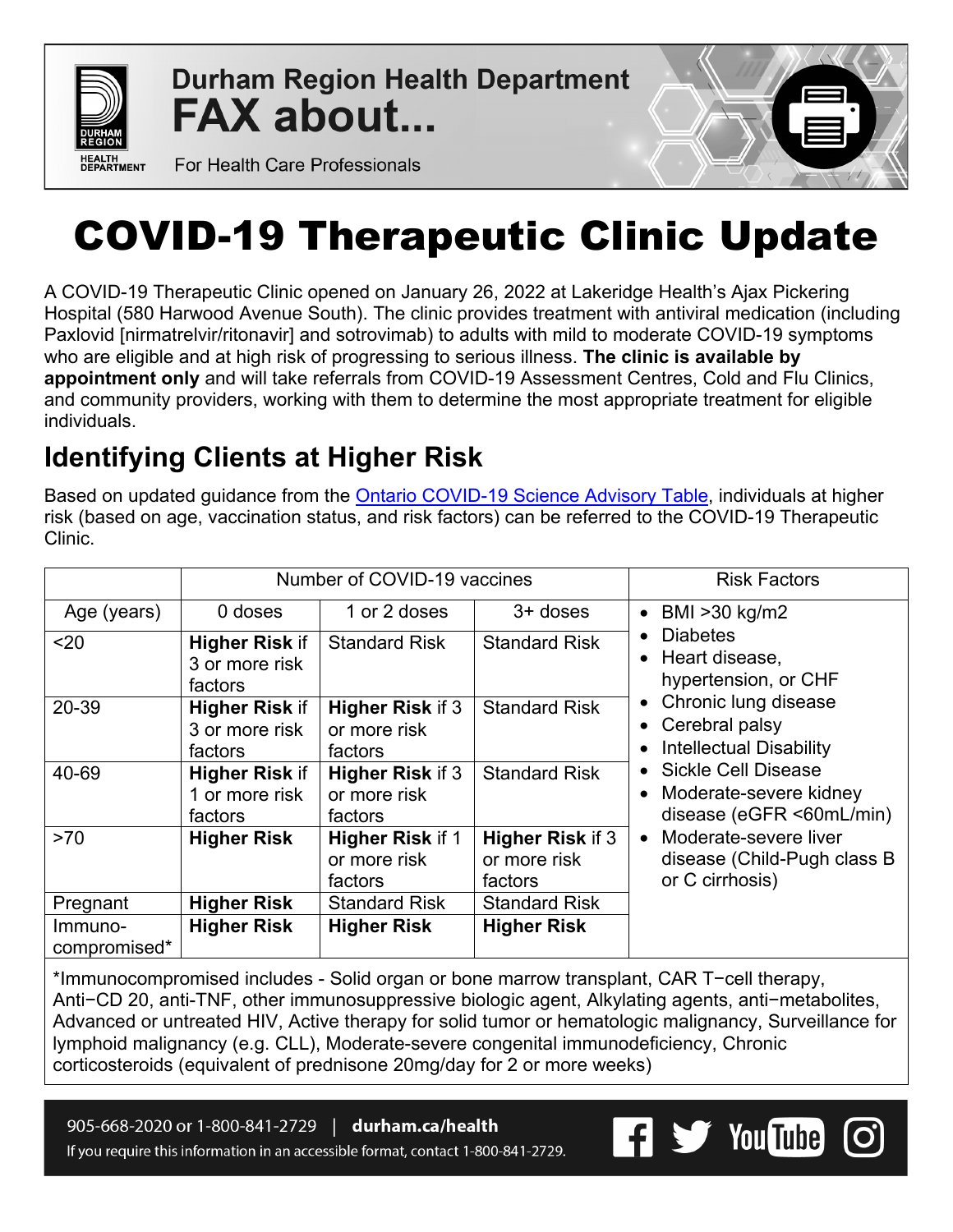# **Accessing the COVID-19 Therapeutic Clinic**

Those individuals listed above as **higher risk** should seek testing at a COVID-19 Assessment Centre by completing the form at [covid19swab.lh.ca](https://covid19swab.lh.ca/) or by calling 905-721-4842 if unable to book online.

**Community providers can refer to the COVID-19 Therapeutic Clinic by faxing the intake form (attached) to 905-831-8326.** The clinic runs Monday to Sunday 1000 to 1800hrs. Clients need to have a positive COVID-19 test (PCR, RAT, or pending) and symptom onset must be within the last 7 days.

Reminder that testing and diagnosis early after symptom onset is necessary to be eligible for treatment.

For questions regarding clinic operation and logistics please contact  $ctc@lh.ca$ .

March 16, 2022

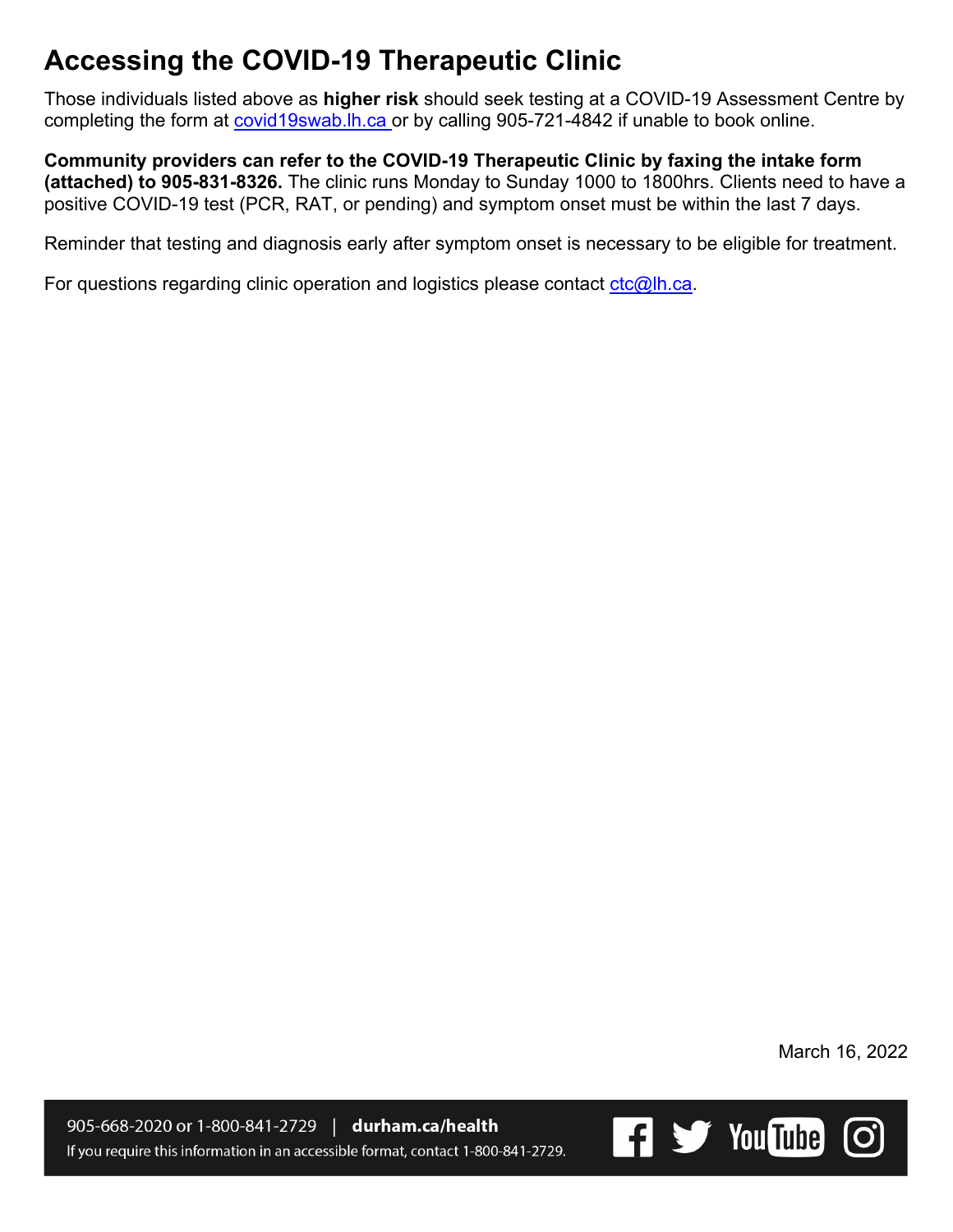

| Name: ____________________      |
|---------------------------------|
| DOB: ____________________       |
| HCN: __________________         |
| Phone #: ______________________ |
|                                 |

580 Harwood Avenue S. Ajax Telephone: 905-985-4721 Fax: 905-831-8326 Email: CTC@lh.ca Hours of operation: Monday to Sunday 1000 to 1800

## \*\*\*PLEASE ENSURE THE PATIENT HAS A FULL LIST OF MEDICATIONS, INHALERS, AND SUPPLEMENTS AVAILABLE TO REVIEW WITH THE CLINIC\*\*\*

### **CLINIC EXCLUSIONS (refer to SHN monoclonal clinic instead)**

- On dialysis or eGFR <30
- > 5 days symptoms, but less than 7 days

#### **CLINIC INCLUSIONS (check all that apply)**

| Date of positive covid test:                | Test: $\Box$ RAT $\Box$ PCR $\Box$ Pending |  |  |
|---------------------------------------------|--------------------------------------------|--|--|
| Date of symptom onset (must be <7 days): __ |                                            |  |  |

 $\Box$  Willing to take COVID therapy and to travel or have someone travel to the clinic nearest you to receive therapy

AND at least one criteria under A, B, C or D below:

 $\Box$  A) Immunocompromised or immunosuppressed individuals not expected to mount an adequate immune response to COVID-19 vaccination or SARS-CoV-2 infection (regardless of vaccine status) defined as one of the following:

Active treatment for solid tumor and hematologic malignancies (including individuals with lymphoid malignancies who are being monitored without active treatment) (Specify:  $\qquad \qquad$  ).

Receipt of solid-organ transplant and taking immunosuppresive therapy (Specify: and the solid-organ transplant

Receipt of chimeric antigen receptor (CAR)-T-cell or hematopoietic stem cell transplant (within 2 years of transplantation or taking immunosuppression therapy).

Moderate or severe primary immunodeficiency (e.g. DiGeorge syndrome, Wiskott-Aldrich syndrome, common variable immunodeficiency, Good's syndrome, hyper IgE syndrome) (Specify:  $\qquad \qquad$  ). Advanced or untreated HIV infection.

Active treatment with high-dose corticosteroids (i.e. equal or greater than 20 mg prednisone or equivalent per day when administered for equal or greater than 2 weeks).

| Active treatment with alkylating agents, antimetabolites (including methotrexate), transplant-related |  |  |  |  |
|-------------------------------------------------------------------------------------------------------|--|--|--|--|
| immunosuppressive drugs, cancer chemotherapeutic agents classified as severly immunosuppressive,      |  |  |  |  |
| tumor-necrosis factor (TNF) blockers or other biologic agents that are immunosuppressive or           |  |  |  |  |
| immunomodulatory (Specify: ______________).                                                           |  |  |  |  |